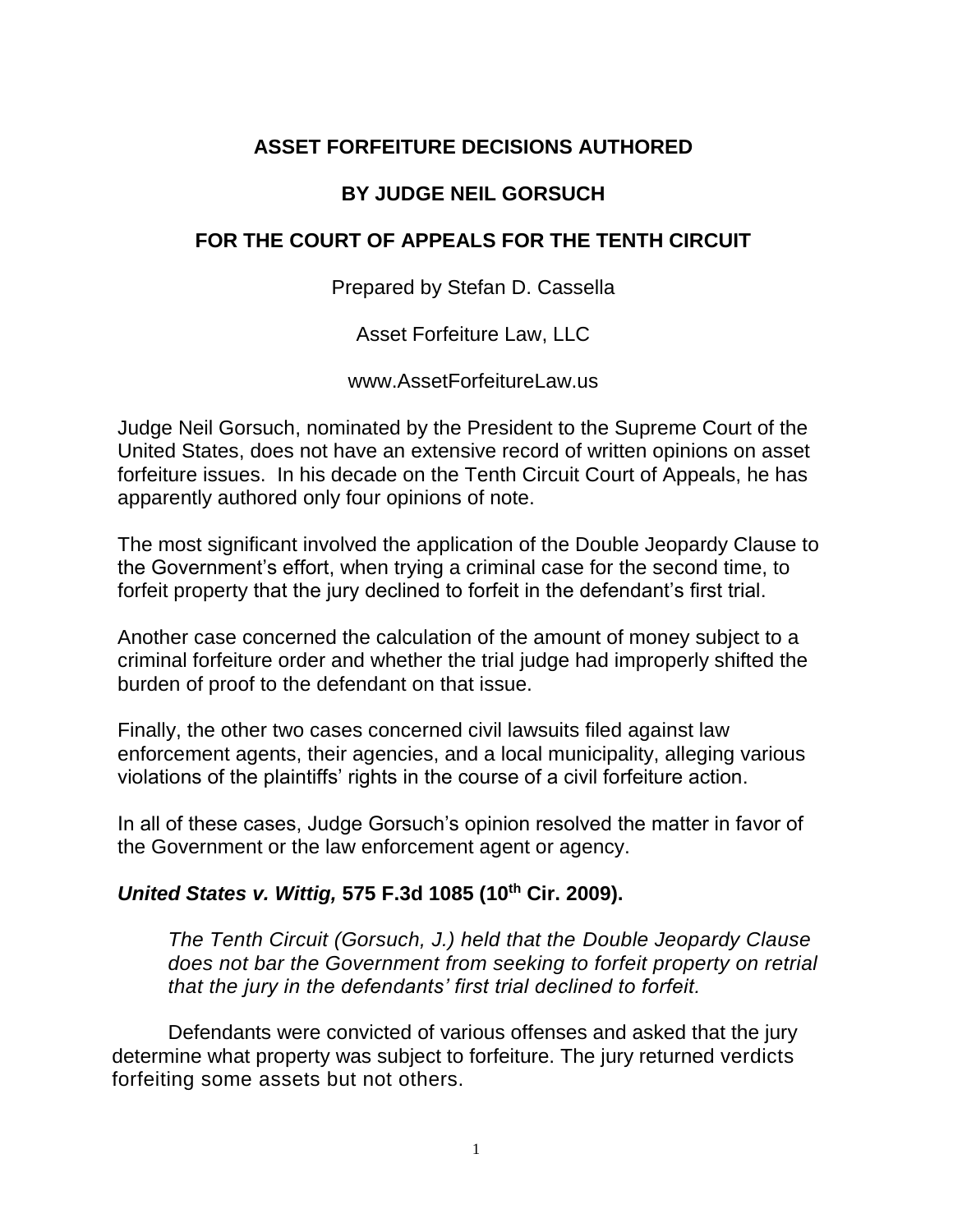Defendants successfully appealed their convictions, and the case was remanded for a new trial on certain surviving counts. The Government declared that it intended to seek forfeiture of the same property in the new trial, including the property that the jury had decided not to forfeit the first time around. Defendants objected that this violated the Double Jeopardy Clause, the doctrine of issue preclusion, and the law of the case doctrine. The district court overruled Defendants' objection and they filed an interlocutory appeal.

On appeal, the Tenth Circuit (Gorsuch, J.) held that because forfeiture is part of sentencing in a criminal case, and because "sentencing issues do not generally implicate double jeopardy," there was no constitutional bar to the Government's seeking forfeiture of the assets on retrial that the first jury did not find to be subject to forfeiture. Because this was an interlocutory appeal, however, the court was only able to resolve the double jeopardy issue; Defendants' other two objections were not ripe for review.

Accordingly, the court held that Defendants remained free to raise their issue preclusion and law of the case objections again in the district court and in any appeal they may take if they were convicted on retrial.

#### **United States v. Mullins, 613 F.3d 1273 (10th Cir. 2010).**

The Tenth Circuit (Gorsuch, J.) held that if the defendant presents no evidence regarding the amount of money that should be subject to a criminal forfeiture order, the court may rely solely on the evidence presented by the Government to determine the amount of the forfeiture order.

In the forfeiture phase of a criminal case, the district court noted that "in the absence of evidence to the contrary" it would accept the Government's calculation of the amount subject to forfeiture. On appeal, Defendant argued that the district court had impermissibly put the burden on him to come forward with evidence relating to the forfeiture, but the Tenth Circuit (Gorsuch, J.) found no error.

While Defendant was "under no obligation to provide evidence" regarding the forfeiture, the court said, "it can hardly surprise that the Government's forfeiture evidence may . . . constitute a preponderance of all evidence" relating to forfeiture if the defendant provides none.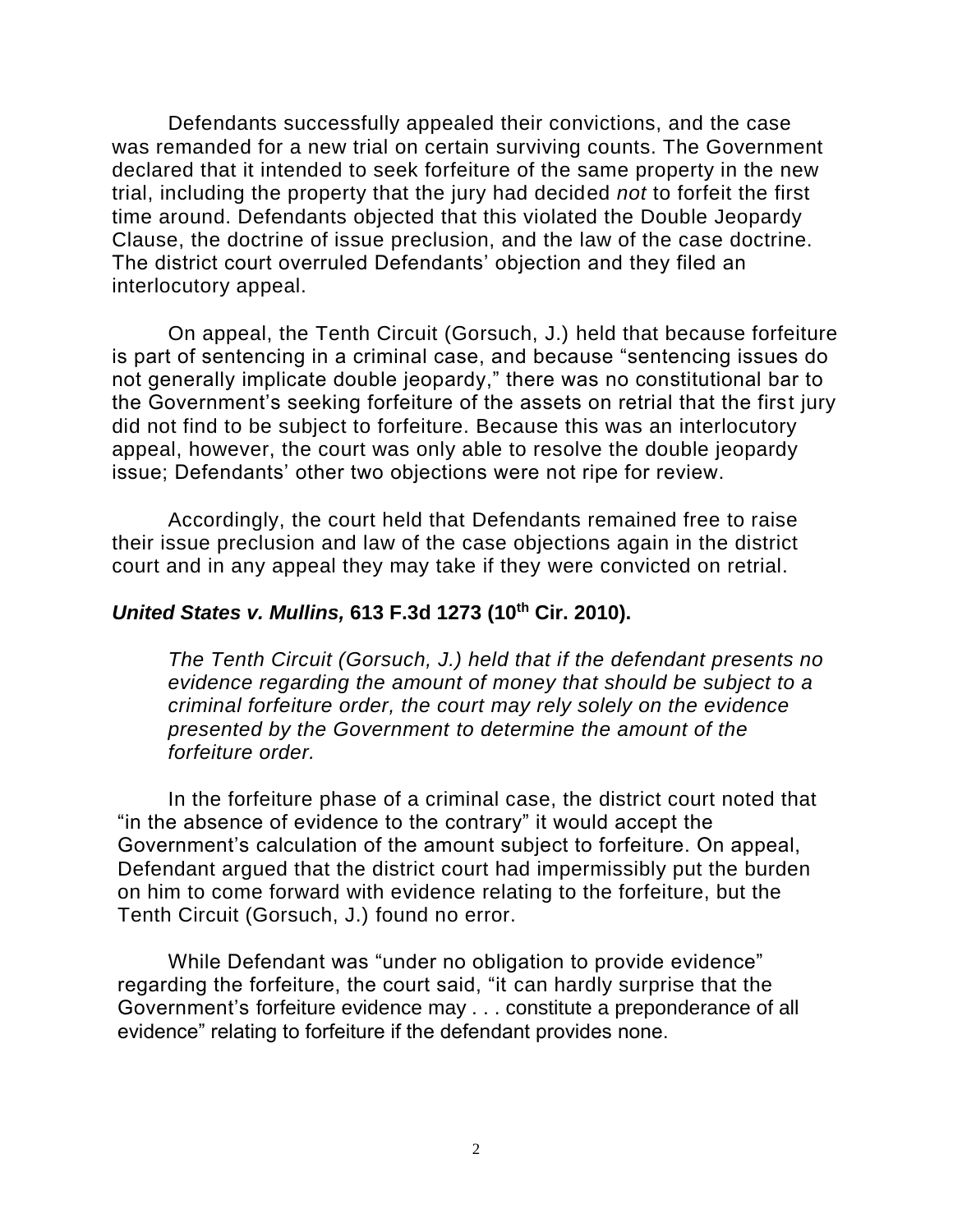### **Shayesteh v. Raty, 404 Fed. Appx. 298 (10th Cir. 2010)**

The Tenth Circuit (Gorsuch, J.) affirmed the entry of summary judgment against a federal prisoner who filed a Bivens action against the FBI agent who handled the civil forfeiture of his property, and a Federal Tort Claims action against the Government alleging that the agent had stolen some of his property.

Plaintiff was convicted on drug charges and sentenced to prison. While there, he learned that his bank had alerted federal law enforcement agents to the existence of a safe deposit box that turned out to contain \$72,100 in currency.

The Government filed a civil forfeiture action against the currency which Plaintiff opposed, but his claim was later dismissed when he refused to respond to the Government's discovery requests.

Plaintiff then filed two lawsuits alleging, inter alia, that the safe deposit box had actually contained a larger sum of money and a quantity of diamonds that were not included in the forfeiture action. In the first case, he filed a Bivens action against the agents who were present when the box was opened, alleging that they had trespassed on his privacy rights and converted his property. In the second case, Plaintiff alleged that the same facts allowed him to sue the Government for damages under the Federal Tort Claims Act (FTCA).

The district court entered summary judgment against Defendant in both cases and he appealed.

On appeal, the Tenth Circuit (Gorsuch, J.) held that summary judgment was appropriate in the Bivens action because Plaintiff failed to produce any evidence that the FBI agent named as the defendant was involved in the safe-deposit box seizure. In may be, the court said, that the FBI was involved in the seizure, and it may be that the particular agent was involved in other aspects of Plaintiff's criminal case or the subsequent civil forfeiture action. But that does not mean that the particular agent was involved in the seizure of the contents of the safe deposit box, and Plaintiff offered no evidence that he was.

The court also affirmed the entry of summary judgment against Plaintiff in the FTCA case. In his criminal case, the court noted, Plaintiff had alleged that he was without assets to finance his appeal and was therefore allowed to proceed in forma pauperis. As it happened, at that time Plaintiff had over \$72,000 in a safe deposit box (and if Plaintiff is to